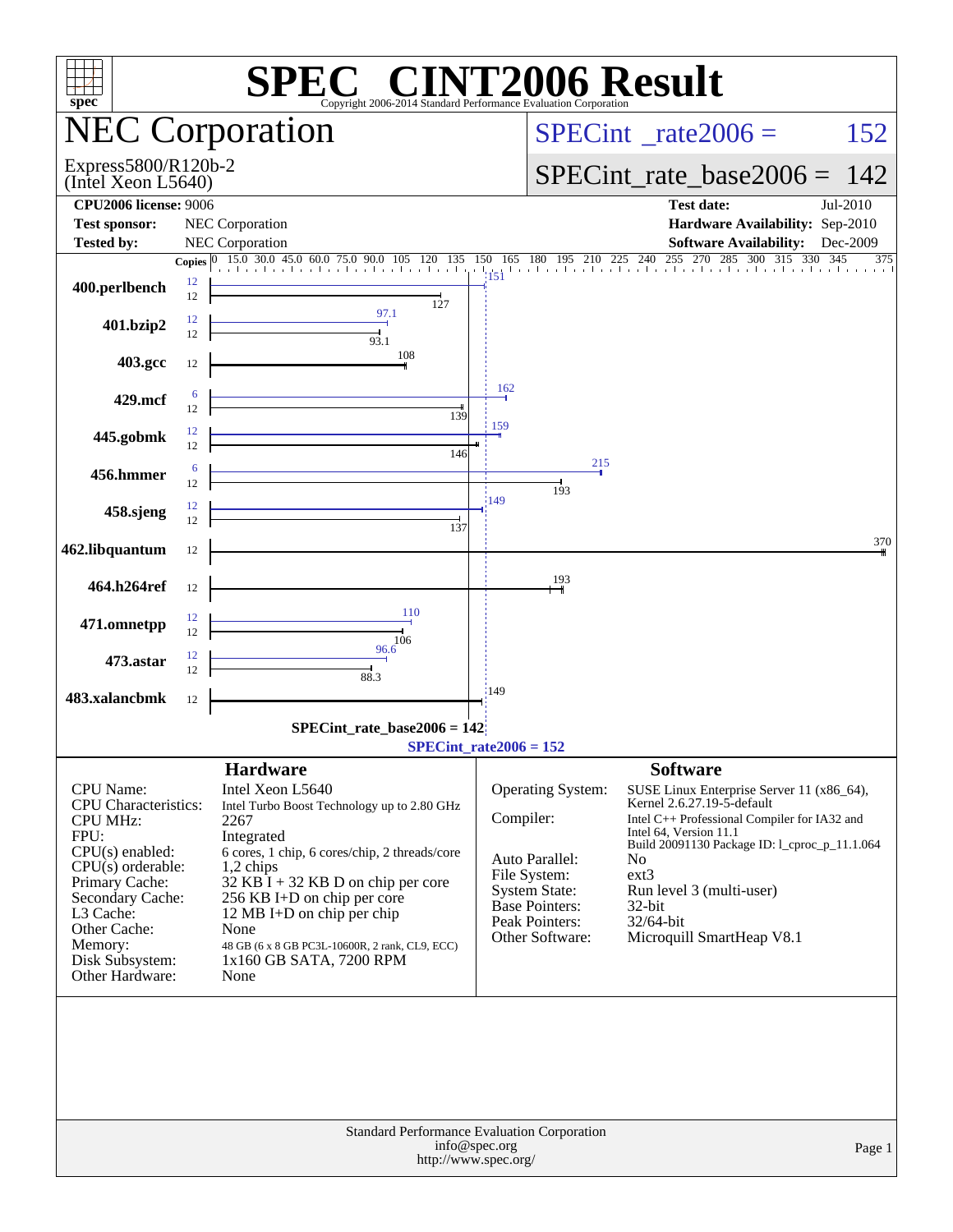

## NEC Corporation

(Intel Xeon L5640) Express5800/R120b-2 SPECint rate $2006 = 152$ 

### [SPECint\\_rate\\_base2006 =](http://www.spec.org/auto/cpu2006/Docs/result-fields.html#SPECintratebase2006) 142

**[CPU2006 license:](http://www.spec.org/auto/cpu2006/Docs/result-fields.html#CPU2006license)** 9006 **[Test date:](http://www.spec.org/auto/cpu2006/Docs/result-fields.html#Testdate)** Jul-2010

**[Test sponsor:](http://www.spec.org/auto/cpu2006/Docs/result-fields.html#Testsponsor)** NEC Corporation **NEC Corporation [Hardware Availability:](http://www.spec.org/auto/cpu2006/Docs/result-fields.html#HardwareAvailability)** Sep-2010 **[Tested by:](http://www.spec.org/auto/cpu2006/Docs/result-fields.html#Testedby)** NEC Corporation **[Software Availability:](http://www.spec.org/auto/cpu2006/Docs/result-fields.html#SoftwareAvailability)** Dec-2009

#### **[Results Table](http://www.spec.org/auto/cpu2006/Docs/result-fields.html#ResultsTable)**

|                    | <b>Base</b>   |                |       |                                                                                                          |       |                |       | <b>Peak</b>   |                |              |                |              |                |              |
|--------------------|---------------|----------------|-------|----------------------------------------------------------------------------------------------------------|-------|----------------|-------|---------------|----------------|--------------|----------------|--------------|----------------|--------------|
| <b>Benchmark</b>   | <b>Copies</b> | <b>Seconds</b> | Ratio | <b>Seconds</b>                                                                                           | Ratio | <b>Seconds</b> | Ratio | <b>Copies</b> | <b>Seconds</b> | <b>Ratio</b> | <b>Seconds</b> | <b>Ratio</b> | <b>Seconds</b> | <b>Ratio</b> |
| 400.perlbench      | 12            | 926            | 127   | 927                                                                                                      | 126   | 926            | 127   | 12            | 779            | 150          | 779            | 151          | 778            | 151          |
| 401.bzip2          | 12            | 1243           | 93.2  | 1244                                                                                                     | 93.1  | 1248           | 92.8  | 12            | 1192           | 97.1         | 1194           | 97.0         | 1192           | 97.2         |
| $403.\mathrm{gcc}$ | 12            | 897            | 108   | 907                                                                                                      | 106   | 896            | 108   | 12            | 897            | 108          | 907            | 106          | 896            | 108          |
| $429$ .mcf         | 12            | 793            | 138   | 789                                                                                                      | 139   | 790            | 139   | 6             | 337            | 162          | 337            | 162          | 337            | 163          |
| $445$ .gobm $k$    | 12            | 863            | 146   | 859                                                                                                      | 146   | 854            | 147   | 12            | 794            | 158          | 790            | 159          | 790            | <u>159</u>   |
| 456.hmmer          | 12            | 580            | 193   | 582                                                                                                      | 192   | 580            | 193   | 6             | 261            | 214          | 261            | 215          | 261            | 215          |
| $458$ .sjeng       | 12            | 1062           | 137   | 1061                                                                                                     | 137   | 1062           | 137   | 12            | 975            | 149          | 971            | 150          | 973            | 149          |
| 462.libquantum     | 12            | 673            | 370   | 671                                                                                                      | 371   | 674            | 369   | 12            | 673            | 370          | 671            | 371          | 674            | 369          |
| 464.h264ref        | 12            | 1425           | 186   | 1376                                                                                                     | 193   | 1371           | 194   | 12            | 1425           | 186          | 1376           | 193          | 1371           | 194          |
| 471.omnetpp        | 12            | 708            | 106   | 711                                                                                                      | 106   | 710            | 106   | 12            | 680            | <b>110</b>   | 680            | 110          | 680            | 110          |
| 473.astar          | 12            | 954            | 88.3  | 951                                                                                                      | 88.6  | 956            | 88.1  | 12            | 870            | 96.8         | 872            | 96.6         | 872            | 96.6         |
| 483.xalancbmk      | 12            | 556            | 149   | 556                                                                                                      | 149   | 555            | 149   | 12            | 556            | 149          | 556            | 149          | 555            | 149          |
|                    |               |                |       | Results appear in the order in which they were run. Bold underlined text indicates a median measurement. |       |                |       |               |                |              |                |              |                |              |

#### **[Submit Notes](http://www.spec.org/auto/cpu2006/Docs/result-fields.html#SubmitNotes)**

The config file option 'submit' was used. numactl was used to bind copies to the cores

#### **[Operating System Notes](http://www.spec.org/auto/cpu2006/Docs/result-fields.html#OperatingSystemNotes)**

'ulimit -s unlimited' was used to set the stacksize to unlimited prior to run

#### **[Platform Notes](http://www.spec.org/auto/cpu2006/Docs/result-fields.html#PlatformNotes)**

 BIOS setting: Performance/Watt: Traditional Memory Voltage: Normal

#### **[General Notes](http://www.spec.org/auto/cpu2006/Docs/result-fields.html#GeneralNotes)**

The Express5800/R120b-1 and

 the Express5800/R120b-2 models are electronically equivalent. The results have been measured on the Express5800/R120b-1 model.

## **[Base Compiler Invocation](http://www.spec.org/auto/cpu2006/Docs/result-fields.html#BaseCompilerInvocation)**

[C benchmarks](http://www.spec.org/auto/cpu2006/Docs/result-fields.html#Cbenchmarks): [icc -m32](http://www.spec.org/cpu2006/results/res2010q3/cpu2006-20100727-12650.flags.html#user_CCbase_intel_icc_32bit_5ff4a39e364c98233615fdd38438c6f2)

Continued on next page

Standard Performance Evaluation Corporation [info@spec.org](mailto:info@spec.org) <http://www.spec.org/>

Page 2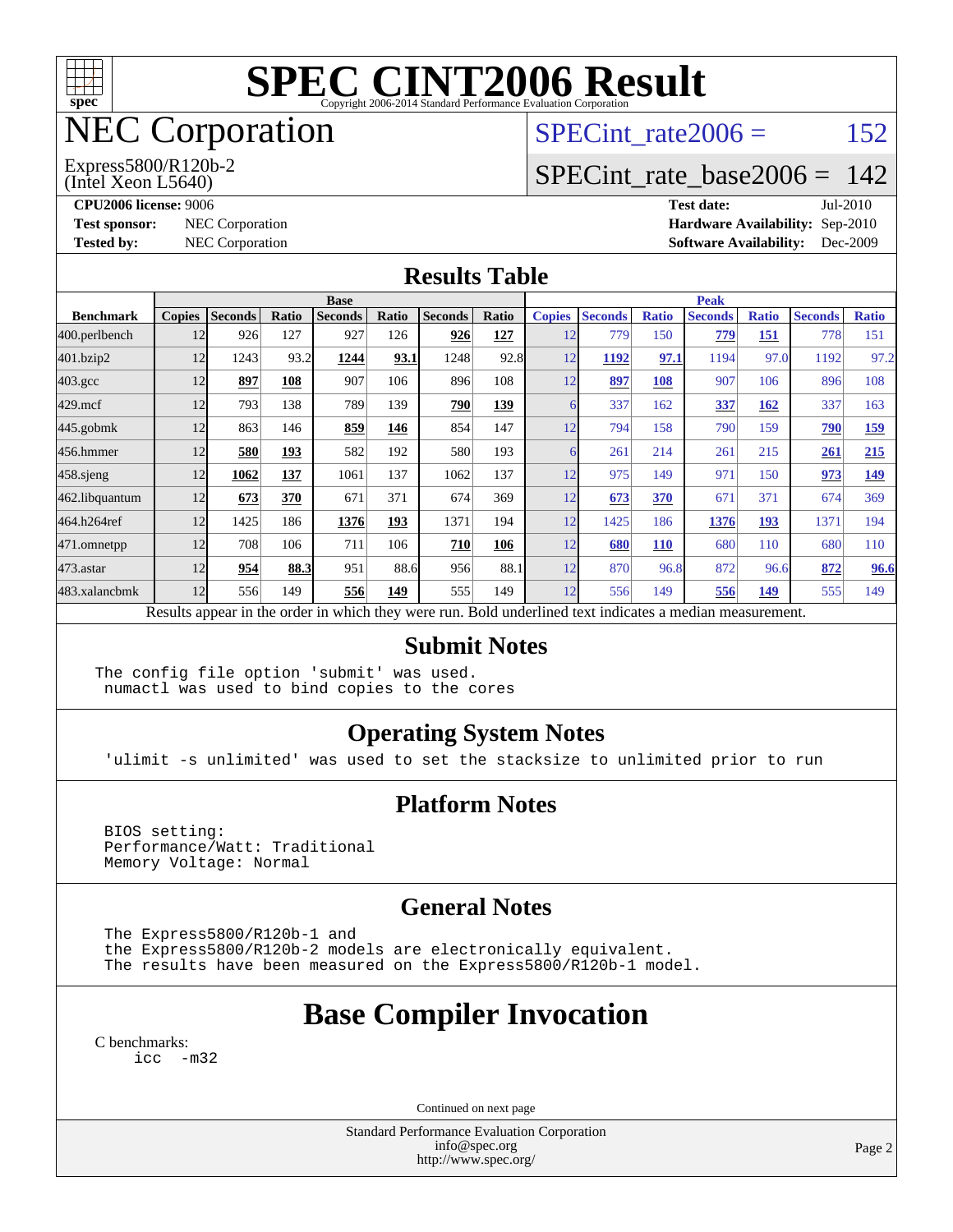

NEC Corporation

SPECint rate $2006 = 152$ 

(Intel Xeon L5640) Express5800/R120b-2 SPECint rate base  $2006 = 142$ 

**[CPU2006 license:](http://www.spec.org/auto/cpu2006/Docs/result-fields.html#CPU2006license)** 9006 **[Test date:](http://www.spec.org/auto/cpu2006/Docs/result-fields.html#Testdate)** Jul-2010 **[Test sponsor:](http://www.spec.org/auto/cpu2006/Docs/result-fields.html#Testsponsor)** NEC Corporation **NEC Corporation [Hardware Availability:](http://www.spec.org/auto/cpu2006/Docs/result-fields.html#HardwareAvailability)** Sep-2010 **[Tested by:](http://www.spec.org/auto/cpu2006/Docs/result-fields.html#Testedby)** NEC Corporation **[Software Availability:](http://www.spec.org/auto/cpu2006/Docs/result-fields.html#SoftwareAvailability)** Dec-2009

## **[Base Compiler Invocation \(Continued\)](http://www.spec.org/auto/cpu2006/Docs/result-fields.html#BaseCompilerInvocation)**

[C++ benchmarks:](http://www.spec.org/auto/cpu2006/Docs/result-fields.html#CXXbenchmarks) [icpc -m32](http://www.spec.org/cpu2006/results/res2010q3/cpu2006-20100727-12650.flags.html#user_CXXbase_intel_icpc_32bit_4e5a5ef1a53fd332b3c49e69c3330699)

### **[Base Portability Flags](http://www.spec.org/auto/cpu2006/Docs/result-fields.html#BasePortabilityFlags)**

 400.perlbench: [-DSPEC\\_CPU\\_LINUX\\_IA32](http://www.spec.org/cpu2006/results/res2010q3/cpu2006-20100727-12650.flags.html#b400.perlbench_baseCPORTABILITY_DSPEC_CPU_LINUX_IA32) 462.libquantum: [-DSPEC\\_CPU\\_LINUX](http://www.spec.org/cpu2006/results/res2010q3/cpu2006-20100727-12650.flags.html#b462.libquantum_baseCPORTABILITY_DSPEC_CPU_LINUX) 483.xalancbmk: [-DSPEC\\_CPU\\_LINUX](http://www.spec.org/cpu2006/results/res2010q3/cpu2006-20100727-12650.flags.html#b483.xalancbmk_baseCXXPORTABILITY_DSPEC_CPU_LINUX)

#### **[Base Optimization Flags](http://www.spec.org/auto/cpu2006/Docs/result-fields.html#BaseOptimizationFlags)**

[C benchmarks](http://www.spec.org/auto/cpu2006/Docs/result-fields.html#Cbenchmarks):

[-xSSE4.2](http://www.spec.org/cpu2006/results/res2010q3/cpu2006-20100727-12650.flags.html#user_CCbase_f-xSSE42_f91528193cf0b216347adb8b939d4107) [-ipo](http://www.spec.org/cpu2006/results/res2010q3/cpu2006-20100727-12650.flags.html#user_CCbase_f-ipo) [-O3](http://www.spec.org/cpu2006/results/res2010q3/cpu2006-20100727-12650.flags.html#user_CCbase_f-O3) [-no-prec-div](http://www.spec.org/cpu2006/results/res2010q3/cpu2006-20100727-12650.flags.html#user_CCbase_f-no-prec-div) [-static](http://www.spec.org/cpu2006/results/res2010q3/cpu2006-20100727-12650.flags.html#user_CCbase_f-static) [-opt-prefetch](http://www.spec.org/cpu2006/results/res2010q3/cpu2006-20100727-12650.flags.html#user_CCbase_f-opt-prefetch)

[C++ benchmarks:](http://www.spec.org/auto/cpu2006/Docs/result-fields.html#CXXbenchmarks) [-xSSE4.2](http://www.spec.org/cpu2006/results/res2010q3/cpu2006-20100727-12650.flags.html#user_CXXbase_f-xSSE42_f91528193cf0b216347adb8b939d4107) [-ipo](http://www.spec.org/cpu2006/results/res2010q3/cpu2006-20100727-12650.flags.html#user_CXXbase_f-ipo) [-O3](http://www.spec.org/cpu2006/results/res2010q3/cpu2006-20100727-12650.flags.html#user_CXXbase_f-O3) [-no-prec-div](http://www.spec.org/cpu2006/results/res2010q3/cpu2006-20100727-12650.flags.html#user_CXXbase_f-no-prec-div) [-opt-prefetch](http://www.spec.org/cpu2006/results/res2010q3/cpu2006-20100727-12650.flags.html#user_CXXbase_f-opt-prefetch) [-Wl,-z,muldefs](http://www.spec.org/cpu2006/results/res2010q3/cpu2006-20100727-12650.flags.html#user_CXXbase_link_force_multiple1_74079c344b956b9658436fd1b6dd3a8a) [-L/opt/SmartHeap\\_8.1/lib -lsmartheap](http://www.spec.org/cpu2006/results/res2010q3/cpu2006-20100727-12650.flags.html#user_CXXbase_SmartHeap_d5ba4dfc9de25d3c657c7de7476e66c5)

### **[Base Other Flags](http://www.spec.org/auto/cpu2006/Docs/result-fields.html#BaseOtherFlags)**

[C benchmarks](http://www.spec.org/auto/cpu2006/Docs/result-fields.html#Cbenchmarks):

403.gcc: [-Dalloca=\\_alloca](http://www.spec.org/cpu2006/results/res2010q3/cpu2006-20100727-12650.flags.html#b403.gcc_baseEXTRA_CFLAGS_Dalloca_be3056838c12de2578596ca5467af7f3)

## **[Peak Compiler Invocation](http://www.spec.org/auto/cpu2006/Docs/result-fields.html#PeakCompilerInvocation)**

[C benchmarks \(except as noted below\)](http://www.spec.org/auto/cpu2006/Docs/result-fields.html#Cbenchmarksexceptasnotedbelow): [icc -m32](http://www.spec.org/cpu2006/results/res2010q3/cpu2006-20100727-12650.flags.html#user_CCpeak_intel_icc_32bit_5ff4a39e364c98233615fdd38438c6f2)

401.bzip2: [icc -m64](http://www.spec.org/cpu2006/results/res2010q3/cpu2006-20100727-12650.flags.html#user_peakCCLD401_bzip2_intel_icc_64bit_bda6cc9af1fdbb0edc3795bac97ada53)

456.hmmer: [icc -m64](http://www.spec.org/cpu2006/results/res2010q3/cpu2006-20100727-12650.flags.html#user_peakCCLD456_hmmer_intel_icc_64bit_bda6cc9af1fdbb0edc3795bac97ada53)

458.sjeng: [icc -m64](http://www.spec.org/cpu2006/results/res2010q3/cpu2006-20100727-12650.flags.html#user_peakCCLD458_sjeng_intel_icc_64bit_bda6cc9af1fdbb0edc3795bac97ada53)

[C++ benchmarks \(except as noted below\):](http://www.spec.org/auto/cpu2006/Docs/result-fields.html#CXXbenchmarksexceptasnotedbelow) [icpc -m32](http://www.spec.org/cpu2006/results/res2010q3/cpu2006-20100727-12650.flags.html#user_CXXpeak_intel_icpc_32bit_4e5a5ef1a53fd332b3c49e69c3330699)

473.astar: [icpc -m64](http://www.spec.org/cpu2006/results/res2010q3/cpu2006-20100727-12650.flags.html#user_peakCXXLD473_astar_intel_icpc_64bit_fc66a5337ce925472a5c54ad6a0de310)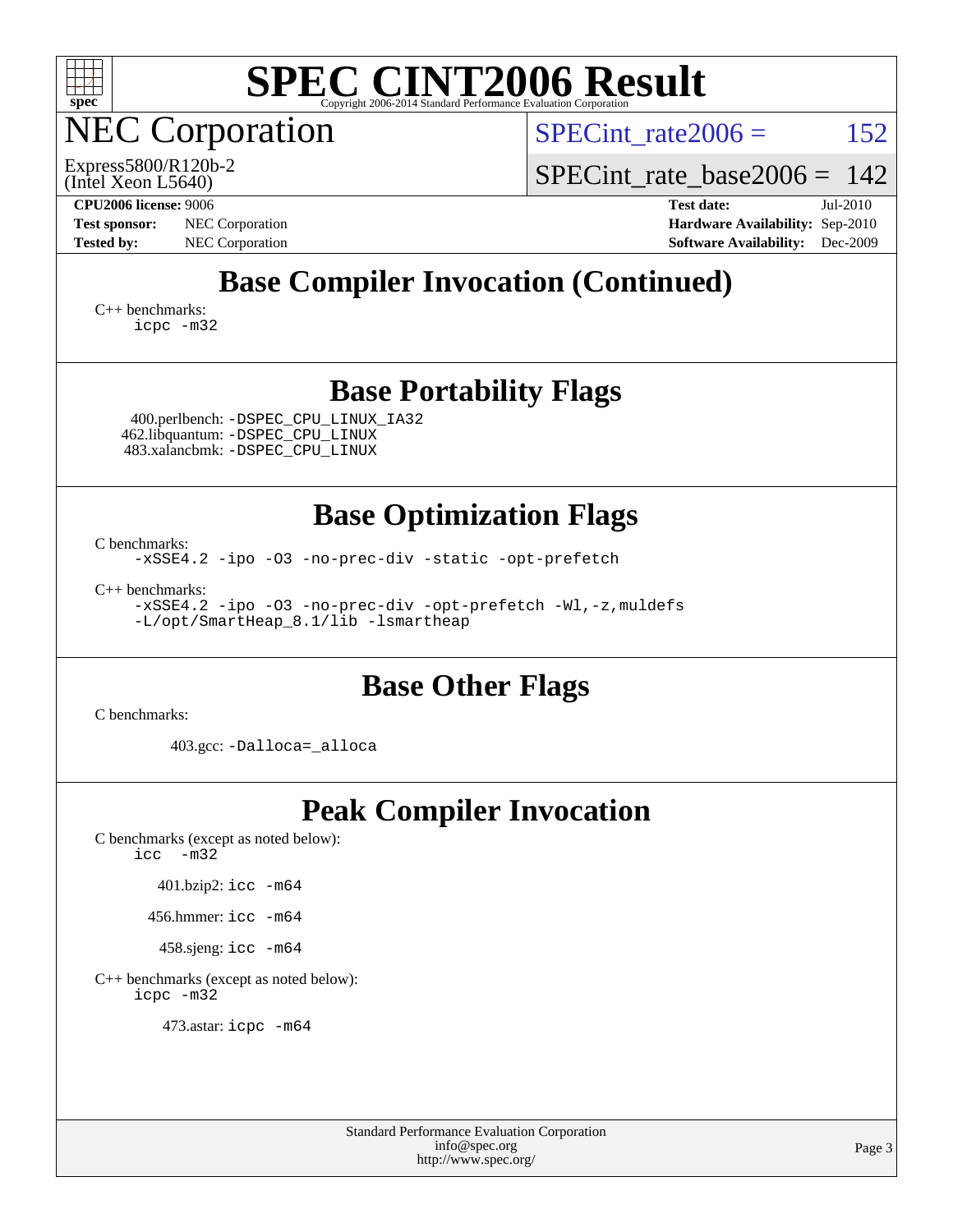

**EC Corporation** 

Express5800/R120b-2

SPECint rate $2006 = 152$ 

[SPECint\\_rate\\_base2006 =](http://www.spec.org/auto/cpu2006/Docs/result-fields.html#SPECintratebase2006)  $142$ 

(Intel Xeon L5640) **[CPU2006 license:](http://www.spec.org/auto/cpu2006/Docs/result-fields.html#CPU2006license)** 9006 **[Test date:](http://www.spec.org/auto/cpu2006/Docs/result-fields.html#Testdate)** Jul-2010

**[Test sponsor:](http://www.spec.org/auto/cpu2006/Docs/result-fields.html#Testsponsor)** NEC Corporation **NEC Corporation [Hardware Availability:](http://www.spec.org/auto/cpu2006/Docs/result-fields.html#HardwareAvailability)** Sep-2010 **[Tested by:](http://www.spec.org/auto/cpu2006/Docs/result-fields.html#Testedby)** NEC Corporation **[Software Availability:](http://www.spec.org/auto/cpu2006/Docs/result-fields.html#SoftwareAvailability)** Dec-2009

**[Peak Portability Flags](http://www.spec.org/auto/cpu2006/Docs/result-fields.html#PeakPortabilityFlags)**

 400.perlbench: [-DSPEC\\_CPU\\_LINUX\\_IA32](http://www.spec.org/cpu2006/results/res2010q3/cpu2006-20100727-12650.flags.html#b400.perlbench_peakCPORTABILITY_DSPEC_CPU_LINUX_IA32) 401.bzip2: [-DSPEC\\_CPU\\_LP64](http://www.spec.org/cpu2006/results/res2010q3/cpu2006-20100727-12650.flags.html#suite_peakCPORTABILITY401_bzip2_DSPEC_CPU_LP64) 456.hmmer: [-DSPEC\\_CPU\\_LP64](http://www.spec.org/cpu2006/results/res2010q3/cpu2006-20100727-12650.flags.html#suite_peakCPORTABILITY456_hmmer_DSPEC_CPU_LP64) 458.sjeng: [-DSPEC\\_CPU\\_LP64](http://www.spec.org/cpu2006/results/res2010q3/cpu2006-20100727-12650.flags.html#suite_peakCPORTABILITY458_sjeng_DSPEC_CPU_LP64) 462.libquantum: [-DSPEC\\_CPU\\_LINUX](http://www.spec.org/cpu2006/results/res2010q3/cpu2006-20100727-12650.flags.html#b462.libquantum_peakCPORTABILITY_DSPEC_CPU_LINUX) 473.astar: [-DSPEC\\_CPU\\_LP64](http://www.spec.org/cpu2006/results/res2010q3/cpu2006-20100727-12650.flags.html#suite_peakCXXPORTABILITY473_astar_DSPEC_CPU_LP64) 483.xalancbmk: [-DSPEC\\_CPU\\_LINUX](http://www.spec.org/cpu2006/results/res2010q3/cpu2006-20100727-12650.flags.html#b483.xalancbmk_peakCXXPORTABILITY_DSPEC_CPU_LINUX)

### **[Peak Optimization Flags](http://www.spec.org/auto/cpu2006/Docs/result-fields.html#PeakOptimizationFlags)**

[C benchmarks](http://www.spec.org/auto/cpu2006/Docs/result-fields.html#Cbenchmarks):

Standard Performance Evaluation Corporation [info@spec.org](mailto:info@spec.org) <http://www.spec.org/> 400.perlbench: [-xSSE4.2](http://www.spec.org/cpu2006/results/res2010q3/cpu2006-20100727-12650.flags.html#user_peakPASS2_CFLAGSPASS2_LDCFLAGS400_perlbench_f-xSSE42_f91528193cf0b216347adb8b939d4107)(pass 2) [-prof-gen](http://www.spec.org/cpu2006/results/res2010q3/cpu2006-20100727-12650.flags.html#user_peakPASS1_CFLAGSPASS1_LDCFLAGS400_perlbench_prof_gen_e43856698f6ca7b7e442dfd80e94a8fc)(pass 1) [-ipo](http://www.spec.org/cpu2006/results/res2010q3/cpu2006-20100727-12650.flags.html#user_peakPASS2_CFLAGSPASS2_LDCFLAGS400_perlbench_f-ipo)(pass 2) [-O3](http://www.spec.org/cpu2006/results/res2010q3/cpu2006-20100727-12650.flags.html#user_peakPASS2_CFLAGSPASS2_LDCFLAGS400_perlbench_f-O3)(pass 2) [-no-prec-div](http://www.spec.org/cpu2006/results/res2010q3/cpu2006-20100727-12650.flags.html#user_peakPASS2_CFLAGSPASS2_LDCFLAGS400_perlbench_f-no-prec-div)(pass 2) [-static](http://www.spec.org/cpu2006/results/res2010q3/cpu2006-20100727-12650.flags.html#user_peakPASS2_CFLAGSPASS2_LDCFLAGS400_perlbench_f-static)(pass 2) [-prof-use](http://www.spec.org/cpu2006/results/res2010q3/cpu2006-20100727-12650.flags.html#user_peakPASS2_CFLAGSPASS2_LDCFLAGS400_perlbench_prof_use_bccf7792157ff70d64e32fe3e1250b55)(pass 2) [-ansi-alias](http://www.spec.org/cpu2006/results/res2010q3/cpu2006-20100727-12650.flags.html#user_peakCOPTIMIZE400_perlbench_f-ansi-alias) 401.bzip2: [-xSSE4.2](http://www.spec.org/cpu2006/results/res2010q3/cpu2006-20100727-12650.flags.html#user_peakPASS2_CFLAGSPASS2_LDCFLAGS401_bzip2_f-xSSE42_f91528193cf0b216347adb8b939d4107)(pass 2) [-prof-gen](http://www.spec.org/cpu2006/results/res2010q3/cpu2006-20100727-12650.flags.html#user_peakPASS1_CFLAGSPASS1_LDCFLAGS401_bzip2_prof_gen_e43856698f6ca7b7e442dfd80e94a8fc)(pass 1) [-ipo](http://www.spec.org/cpu2006/results/res2010q3/cpu2006-20100727-12650.flags.html#user_peakPASS2_CFLAGSPASS2_LDCFLAGS401_bzip2_f-ipo)(pass 2) [-O3](http://www.spec.org/cpu2006/results/res2010q3/cpu2006-20100727-12650.flags.html#user_peakPASS2_CFLAGSPASS2_LDCFLAGS401_bzip2_f-O3)(pass 2) [-no-prec-div](http://www.spec.org/cpu2006/results/res2010q3/cpu2006-20100727-12650.flags.html#user_peakPASS2_CFLAGSPASS2_LDCFLAGS401_bzip2_f-no-prec-div)(pass 2) [-static](http://www.spec.org/cpu2006/results/res2010q3/cpu2006-20100727-12650.flags.html#user_peakPASS2_CFLAGSPASS2_LDCFLAGS401_bzip2_f-static)(pass 2) [-prof-use](http://www.spec.org/cpu2006/results/res2010q3/cpu2006-20100727-12650.flags.html#user_peakPASS2_CFLAGSPASS2_LDCFLAGS401_bzip2_prof_use_bccf7792157ff70d64e32fe3e1250b55)(pass 2) [-opt-prefetch](http://www.spec.org/cpu2006/results/res2010q3/cpu2006-20100727-12650.flags.html#user_peakCOPTIMIZE401_bzip2_f-opt-prefetch) [-ansi-alias](http://www.spec.org/cpu2006/results/res2010q3/cpu2006-20100727-12650.flags.html#user_peakCOPTIMIZE401_bzip2_f-ansi-alias) [-auto-ilp32](http://www.spec.org/cpu2006/results/res2010q3/cpu2006-20100727-12650.flags.html#user_peakCOPTIMIZE401_bzip2_f-auto-ilp32)  $403.\text{gcc: basepeak}$  = yes 429.mcf: [-xSSE4.2](http://www.spec.org/cpu2006/results/res2010q3/cpu2006-20100727-12650.flags.html#user_peakCOPTIMIZE429_mcf_f-xSSE42_f91528193cf0b216347adb8b939d4107) [-ipo](http://www.spec.org/cpu2006/results/res2010q3/cpu2006-20100727-12650.flags.html#user_peakCOPTIMIZE429_mcf_f-ipo) [-O3](http://www.spec.org/cpu2006/results/res2010q3/cpu2006-20100727-12650.flags.html#user_peakCOPTIMIZE429_mcf_f-O3) [-no-prec-div](http://www.spec.org/cpu2006/results/res2010q3/cpu2006-20100727-12650.flags.html#user_peakCOPTIMIZE429_mcf_f-no-prec-div) [-static](http://www.spec.org/cpu2006/results/res2010q3/cpu2006-20100727-12650.flags.html#user_peakCOPTIMIZE429_mcf_f-static) [-opt-prefetch](http://www.spec.org/cpu2006/results/res2010q3/cpu2006-20100727-12650.flags.html#user_peakCOPTIMIZE429_mcf_f-opt-prefetch) 445.gobmk: [-xSSE4.2](http://www.spec.org/cpu2006/results/res2010q3/cpu2006-20100727-12650.flags.html#user_peakPASS2_CFLAGSPASS2_LDCFLAGS445_gobmk_f-xSSE42_f91528193cf0b216347adb8b939d4107)(pass 2) [-prof-gen](http://www.spec.org/cpu2006/results/res2010q3/cpu2006-20100727-12650.flags.html#user_peakPASS1_CFLAGSPASS1_LDCFLAGS445_gobmk_prof_gen_e43856698f6ca7b7e442dfd80e94a8fc)(pass 1) [-prof-use](http://www.spec.org/cpu2006/results/res2010q3/cpu2006-20100727-12650.flags.html#user_peakPASS2_CFLAGSPASS2_LDCFLAGS445_gobmk_prof_use_bccf7792157ff70d64e32fe3e1250b55)(pass 2) [-O2](http://www.spec.org/cpu2006/results/res2010q3/cpu2006-20100727-12650.flags.html#user_peakCOPTIMIZE445_gobmk_f-O2) [-ipo](http://www.spec.org/cpu2006/results/res2010q3/cpu2006-20100727-12650.flags.html#user_peakCOPTIMIZE445_gobmk_f-ipo) [-no-prec-div](http://www.spec.org/cpu2006/results/res2010q3/cpu2006-20100727-12650.flags.html#user_peakCOPTIMIZE445_gobmk_f-no-prec-div) [-ansi-alias](http://www.spec.org/cpu2006/results/res2010q3/cpu2006-20100727-12650.flags.html#user_peakCOPTIMIZE445_gobmk_f-ansi-alias) 456.hmmer: [-xSSE4.2](http://www.spec.org/cpu2006/results/res2010q3/cpu2006-20100727-12650.flags.html#user_peakCOPTIMIZE456_hmmer_f-xSSE42_f91528193cf0b216347adb8b939d4107) [-ipo](http://www.spec.org/cpu2006/results/res2010q3/cpu2006-20100727-12650.flags.html#user_peakCOPTIMIZE456_hmmer_f-ipo) [-O3](http://www.spec.org/cpu2006/results/res2010q3/cpu2006-20100727-12650.flags.html#user_peakCOPTIMIZE456_hmmer_f-O3) [-no-prec-div](http://www.spec.org/cpu2006/results/res2010q3/cpu2006-20100727-12650.flags.html#user_peakCOPTIMIZE456_hmmer_f-no-prec-div) [-static](http://www.spec.org/cpu2006/results/res2010q3/cpu2006-20100727-12650.flags.html#user_peakCOPTIMIZE456_hmmer_f-static) [-unroll2](http://www.spec.org/cpu2006/results/res2010q3/cpu2006-20100727-12650.flags.html#user_peakCOPTIMIZE456_hmmer_f-unroll_784dae83bebfb236979b41d2422d7ec2) [-ansi-alias](http://www.spec.org/cpu2006/results/res2010q3/cpu2006-20100727-12650.flags.html#user_peakCOPTIMIZE456_hmmer_f-ansi-alias) [-auto-ilp32](http://www.spec.org/cpu2006/results/res2010q3/cpu2006-20100727-12650.flags.html#user_peakCOPTIMIZE456_hmmer_f-auto-ilp32) 458.sjeng: [-xSSE4.2](http://www.spec.org/cpu2006/results/res2010q3/cpu2006-20100727-12650.flags.html#user_peakPASS2_CFLAGSPASS2_LDCFLAGS458_sjeng_f-xSSE42_f91528193cf0b216347adb8b939d4107)(pass 2) [-prof-gen](http://www.spec.org/cpu2006/results/res2010q3/cpu2006-20100727-12650.flags.html#user_peakPASS1_CFLAGSPASS1_LDCFLAGS458_sjeng_prof_gen_e43856698f6ca7b7e442dfd80e94a8fc)(pass 1) [-ipo](http://www.spec.org/cpu2006/results/res2010q3/cpu2006-20100727-12650.flags.html#user_peakPASS2_CFLAGSPASS2_LDCFLAGS458_sjeng_f-ipo)(pass 2) [-O3](http://www.spec.org/cpu2006/results/res2010q3/cpu2006-20100727-12650.flags.html#user_peakPASS2_CFLAGSPASS2_LDCFLAGS458_sjeng_f-O3)(pass 2) [-no-prec-div](http://www.spec.org/cpu2006/results/res2010q3/cpu2006-20100727-12650.flags.html#user_peakPASS2_CFLAGSPASS2_LDCFLAGS458_sjeng_f-no-prec-div)(pass 2) [-static](http://www.spec.org/cpu2006/results/res2010q3/cpu2006-20100727-12650.flags.html#user_peakPASS2_CFLAGSPASS2_LDCFLAGS458_sjeng_f-static)(pass 2) [-prof-use](http://www.spec.org/cpu2006/results/res2010q3/cpu2006-20100727-12650.flags.html#user_peakPASS2_CFLAGSPASS2_LDCFLAGS458_sjeng_prof_use_bccf7792157ff70d64e32fe3e1250b55)(pass 2) [-unroll4](http://www.spec.org/cpu2006/results/res2010q3/cpu2006-20100727-12650.flags.html#user_peakCOPTIMIZE458_sjeng_f-unroll_4e5e4ed65b7fd20bdcd365bec371b81f) [-auto-ilp32](http://www.spec.org/cpu2006/results/res2010q3/cpu2006-20100727-12650.flags.html#user_peakCOPTIMIZE458_sjeng_f-auto-ilp32)  $462$ .libquantum: basepeak = yes  $464.h264$ ref: basepeak = yes [C++ benchmarks:](http://www.spec.org/auto/cpu2006/Docs/result-fields.html#CXXbenchmarks) 471.omnetpp: [-xSSE4.2](http://www.spec.org/cpu2006/results/res2010q3/cpu2006-20100727-12650.flags.html#user_peakPASS2_CXXFLAGSPASS2_LDCXXFLAGS471_omnetpp_f-xSSE42_f91528193cf0b216347adb8b939d4107)(pass 2) [-prof-gen](http://www.spec.org/cpu2006/results/res2010q3/cpu2006-20100727-12650.flags.html#user_peakPASS1_CXXFLAGSPASS1_LDCXXFLAGS471_omnetpp_prof_gen_e43856698f6ca7b7e442dfd80e94a8fc)(pass 1) [-ipo](http://www.spec.org/cpu2006/results/res2010q3/cpu2006-20100727-12650.flags.html#user_peakPASS2_CXXFLAGSPASS2_LDCXXFLAGS471_omnetpp_f-ipo)(pass 2) [-O3](http://www.spec.org/cpu2006/results/res2010q3/cpu2006-20100727-12650.flags.html#user_peakPASS2_CXXFLAGSPASS2_LDCXXFLAGS471_omnetpp_f-O3)(pass 2) [-no-prec-div](http://www.spec.org/cpu2006/results/res2010q3/cpu2006-20100727-12650.flags.html#user_peakPASS2_CXXFLAGSPASS2_LDCXXFLAGS471_omnetpp_f-no-prec-div)(pass 2) [-prof-use](http://www.spec.org/cpu2006/results/res2010q3/cpu2006-20100727-12650.flags.html#user_peakPASS2_CXXFLAGSPASS2_LDCXXFLAGS471_omnetpp_prof_use_bccf7792157ff70d64e32fe3e1250b55)(pass 2) [-ansi-alias](http://www.spec.org/cpu2006/results/res2010q3/cpu2006-20100727-12650.flags.html#user_peakCXXOPTIMIZE471_omnetpp_f-ansi-alias) [-opt-ra-region-strategy=block](http://www.spec.org/cpu2006/results/res2010q3/cpu2006-20100727-12650.flags.html#user_peakCXXOPTIMIZE471_omnetpp_f-opt-ra-region-strategy-block_a0a37c372d03933b2a18d4af463c1f69) [-Wl,-z,muldefs](http://www.spec.org/cpu2006/results/res2010q3/cpu2006-20100727-12650.flags.html#user_peakEXTRA_LDFLAGS471_omnetpp_link_force_multiple1_74079c344b956b9658436fd1b6dd3a8a) [-L/opt/SmartHeap\\_8.1/lib -lsmartheap](http://www.spec.org/cpu2006/results/res2010q3/cpu2006-20100727-12650.flags.html#user_peakEXTRA_LIBS471_omnetpp_SmartHeap_d5ba4dfc9de25d3c657c7de7476e66c5) 473.astar: [-xSSE4.2](http://www.spec.org/cpu2006/results/res2010q3/cpu2006-20100727-12650.flags.html#user_peakPASS2_CXXFLAGSPASS2_LDCXXFLAGS473_astar_f-xSSE42_f91528193cf0b216347adb8b939d4107)(pass 2) [-prof-gen](http://www.spec.org/cpu2006/results/res2010q3/cpu2006-20100727-12650.flags.html#user_peakPASS1_CXXFLAGSPASS1_LDCXXFLAGS473_astar_prof_gen_e43856698f6ca7b7e442dfd80e94a8fc)(pass 1) [-ipo](http://www.spec.org/cpu2006/results/res2010q3/cpu2006-20100727-12650.flags.html#user_peakPASS2_CXXFLAGSPASS2_LDCXXFLAGS473_astar_f-ipo)(pass 2) [-O3](http://www.spec.org/cpu2006/results/res2010q3/cpu2006-20100727-12650.flags.html#user_peakPASS2_CXXFLAGSPASS2_LDCXXFLAGS473_astar_f-O3)(pass 2) [-no-prec-div](http://www.spec.org/cpu2006/results/res2010q3/cpu2006-20100727-12650.flags.html#user_peakPASS2_CXXFLAGSPASS2_LDCXXFLAGS473_astar_f-no-prec-div)(pass 2) [-prof-use](http://www.spec.org/cpu2006/results/res2010q3/cpu2006-20100727-12650.flags.html#user_peakPASS2_CXXFLAGSPASS2_LDCXXFLAGS473_astar_prof_use_bccf7792157ff70d64e32fe3e1250b55)(pass 2) [-ansi-alias](http://www.spec.org/cpu2006/results/res2010q3/cpu2006-20100727-12650.flags.html#user_peakCXXOPTIMIZE473_astar_f-ansi-alias) [-opt-ra-region-strategy=routine](http://www.spec.org/cpu2006/results/res2010q3/cpu2006-20100727-12650.flags.html#user_peakCXXOPTIMIZE473_astar_f-opt-ra-region-strategy-routine_ba086ea3b1d46a52e1238e2ca173ed44) [-Wl,-z,muldefs](http://www.spec.org/cpu2006/results/res2010q3/cpu2006-20100727-12650.flags.html#user_peakEXTRA_LDFLAGS473_astar_link_force_multiple1_74079c344b956b9658436fd1b6dd3a8a) [-L/opt/SmartHeap\\_8.1/lib64 -lsmartheap64](http://www.spec.org/cpu2006/results/res2010q3/cpu2006-20100727-12650.flags.html#user_peakEXTRA_LIBS473_astar_SmartHeap64_7ff9c3d8ca51c2767359d6aa2f519d77) Continued on next page

Page 4